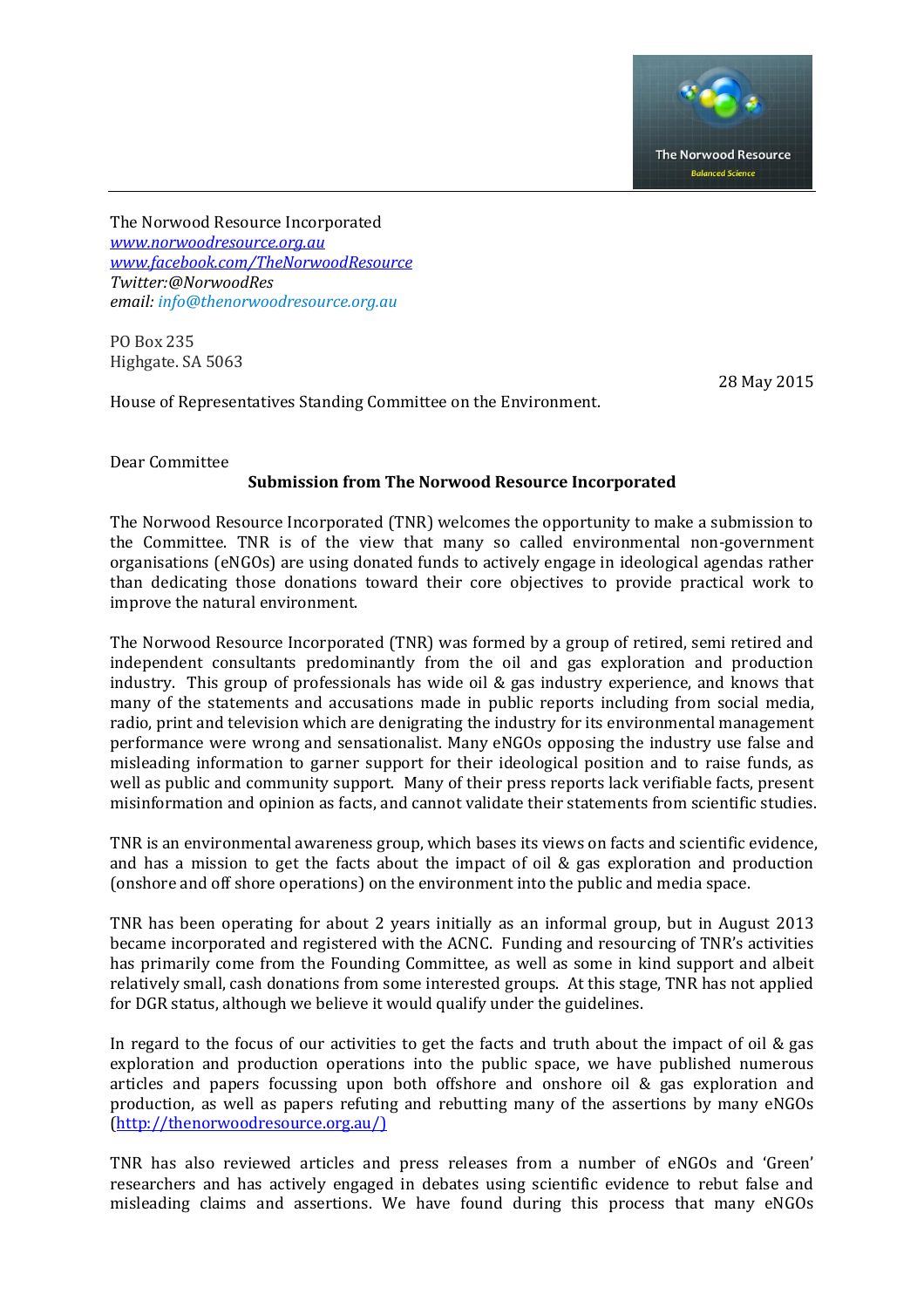

manufacture 'evidence' to support their position which is to shut down all fossil fuel (coal, oil & gas) production and use regardless of the needs of the population of the world at large, and especially in third-world countries. These eNGOs and their advocates depend upon these very products (and by products) to sustain and improve their lives.

The articles which TNR publishes are generally of three types;

- 1. Factual scientific articles. (eg. "How loud is the sound of a breaching whale?")
- 2. Articles that challenge "popular" but misinformed, claims from 'green' groups (eNGOs)
- 3. Articles that dissect and challenge "peer-reviewed" scientific publications

In support of our submission to the Committee, rather than attach numerous articles and papers we have reviewed and rebutted, we provide links to the relevant articles listed on our web site.

In regard to some eNGOs promoting protests and garnering support from the general public, TNR reviewed protestor claims and assertions as reported in the popular press, and found that many had falsified evidence and made misleading statements to support their ideological positions. [http://thenorwoodresource.org.au/2015/03/03/do-protestors-tell-the-truth-and](http://thenorwoodresource.org.au/2015/03/03/do-protestors-tell-the-truth-and-are-their-protests-based-on-facts/)[are-their-protests-based-on-facts/](http://thenorwoodresource.org.au/2015/03/03/do-protestors-tell-the-truth-and-are-their-protests-based-on-facts/) 

[http://thenorwoodresource.org.au/2014/05/06/are-petition-signatories-duped-by](http://thenorwoodresource.org.au/2014/05/06/are-petition-signatories-duped-by-clean-ocean-action/)[clean-ocean-action/](http://thenorwoodresource.org.au/2014/05/06/are-petition-signatories-duped-by-clean-ocean-action/) 

and

[http://thenorwoodresource.org.au/2014/10/14/is-the-greenpeace-nz-campaign](http://thenorwoodresource.org.au/2014/10/14/is-the-greenpeace-nz-campaign-against-seismic-surveys-fraudulent/)[against-seismic-surveys-fraudulent/](http://thenorwoodresource.org.au/2014/10/14/is-the-greenpeace-nz-campaign-against-seismic-surveys-fraudulent/)

- Another TNR paper challenged the repetition of falsehoods by some eNGOs  $\bullet$ [http://thenoodresource.org.au/2014/07/30/the-right-to-protest-or-lobby-should](http://thenorwoodresource.org.au/2014/07/30/the-right-to-protest-or-lobby-should-not-be-abused/)[not-be-abused/](http://thenorwoodresource.org.au/2014/07/30/the-right-to-protest-or-lobby-should-not-be-abused/)
- $\bullet$ Some eNGOs resort to vilification, censorship and personal attacks when challenged by TNR.

http://thenorwoodresource.org.au/2015/02/10/cover-up-by-oil-free-seas-[kangaroo-islandofski/](http://thenorwoodresource.org.au/2015/02/10/cover-up-by-oil-free-seas-_-kangaroo-islandofski/)

[http://thenorwoodresource.org.au/2015/02/09/the-torrent-of-falsehoods-on-oil](http://thenorwoodresource.org.au/2015/02/09/the-torrent-of-falsehoods-on-oil-free-seas-_-kangaroo-island-ofskis-facebook-page-continues/)[free-seas-\\_-kangaroo-island-ofskis-facebook-page-continues/](http://thenorwoodresource.org.au/2015/02/09/the-torrent-of-falsehoods-on-oil-free-seas-_-kangaroo-island-ofskis-facebook-page-continues/)

[http://thenorwoodresource.org.au/2014/05/06/are-petition-signatories-duped-by](http://thenorwoodresource.org.au/2014/05/06/are-petition-signatories-duped-by-clean-ocean-action/)[clean-ocean-action/](http://thenorwoodresource.org.au/2014/05/06/are-petition-signatories-duped-by-clean-ocean-action/)

We generate verifiable reports,

[http://thenorwoodresource.org.au/2015/01/29/cetacean-strandings-a-plea-for](http://thenorwoodresource.org.au/2015/01/29/cetacean-strandings-a-plea-for-honesty/)[honesty/](http://thenorwoodresource.org.au/2015/01/29/cetacean-strandings-a-plea-for-honesty/)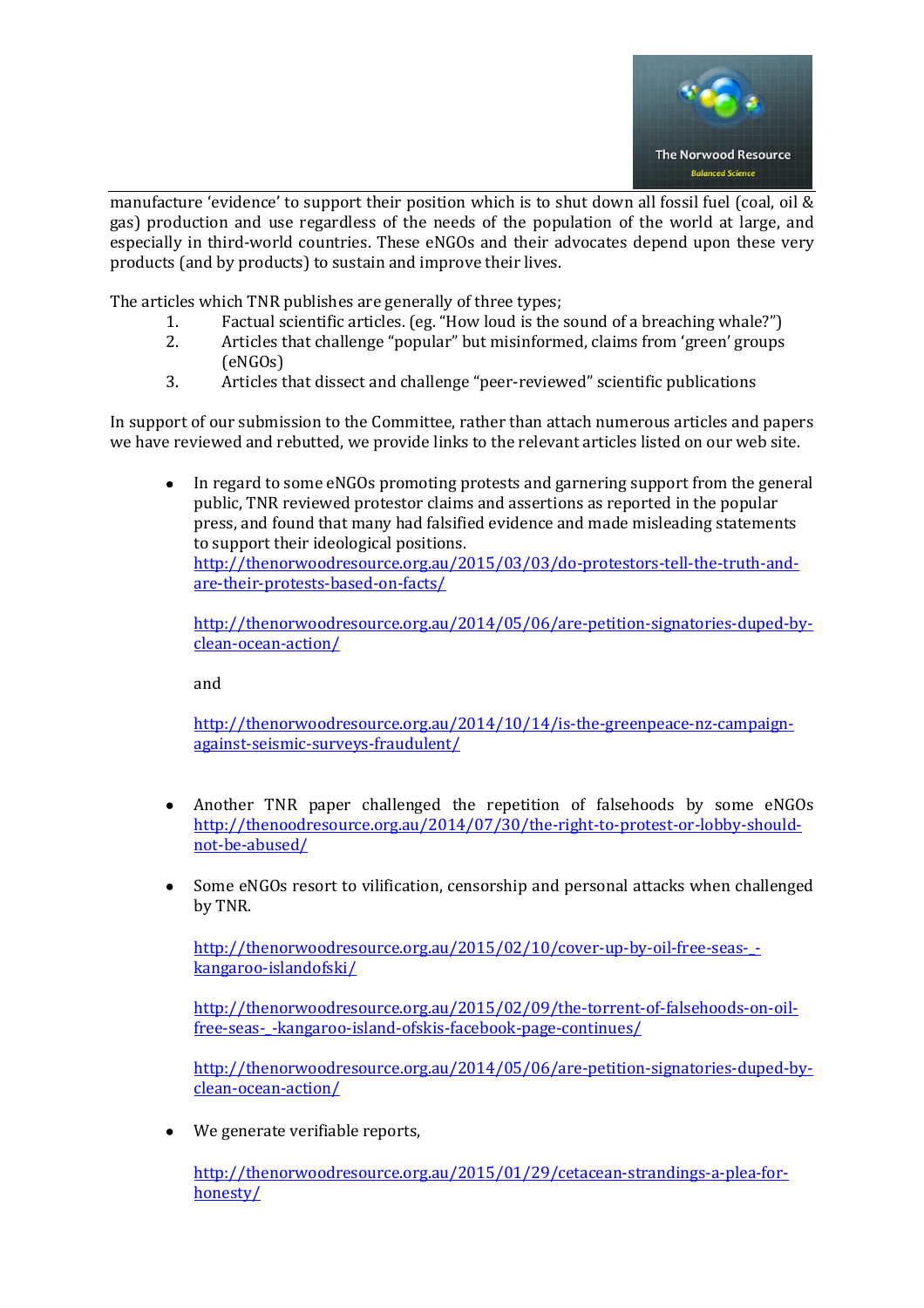

Further examples can be sourced from our web site: <http://thenorwoodresource.org.au/> and our Facebookpage : <https://www.facebook.com/TheNorwoodResource>

TNR has become more convinced than ever that there are eNGOs that prey upon a caring and giving community in order to collect funds through donations (particularly through the privilege of having DGR status) and to utilise these funds for the pursuit of ideological aims, rather than to apply them to the environmental projects and objectives they claim are important.

TNR urges the Committee to also look to see if the Australian Consumer Law (ACL) which applies to Australian businesses should also apply to eNGOs in their advertising and fund raising. The ACL states that businesses must not mislead or deceive consumers (donors?) in any way, and it carries penalties for businesses that fail to meet these requirements. TNR is of the view that the ACL should equally apply to eNGOs, and that the ACCC should be more active in the enforcement of false and misleading advertising for all Australian based businesses and eNGOs.

Thank you for the opportunity to contribute to the Committee's deliberations, and we would be pleased to provide additional information if required.

Yours sincerely

B. Clade

Bruce Holland Secretary The Norwood Resource

Mobile 0417 357 508